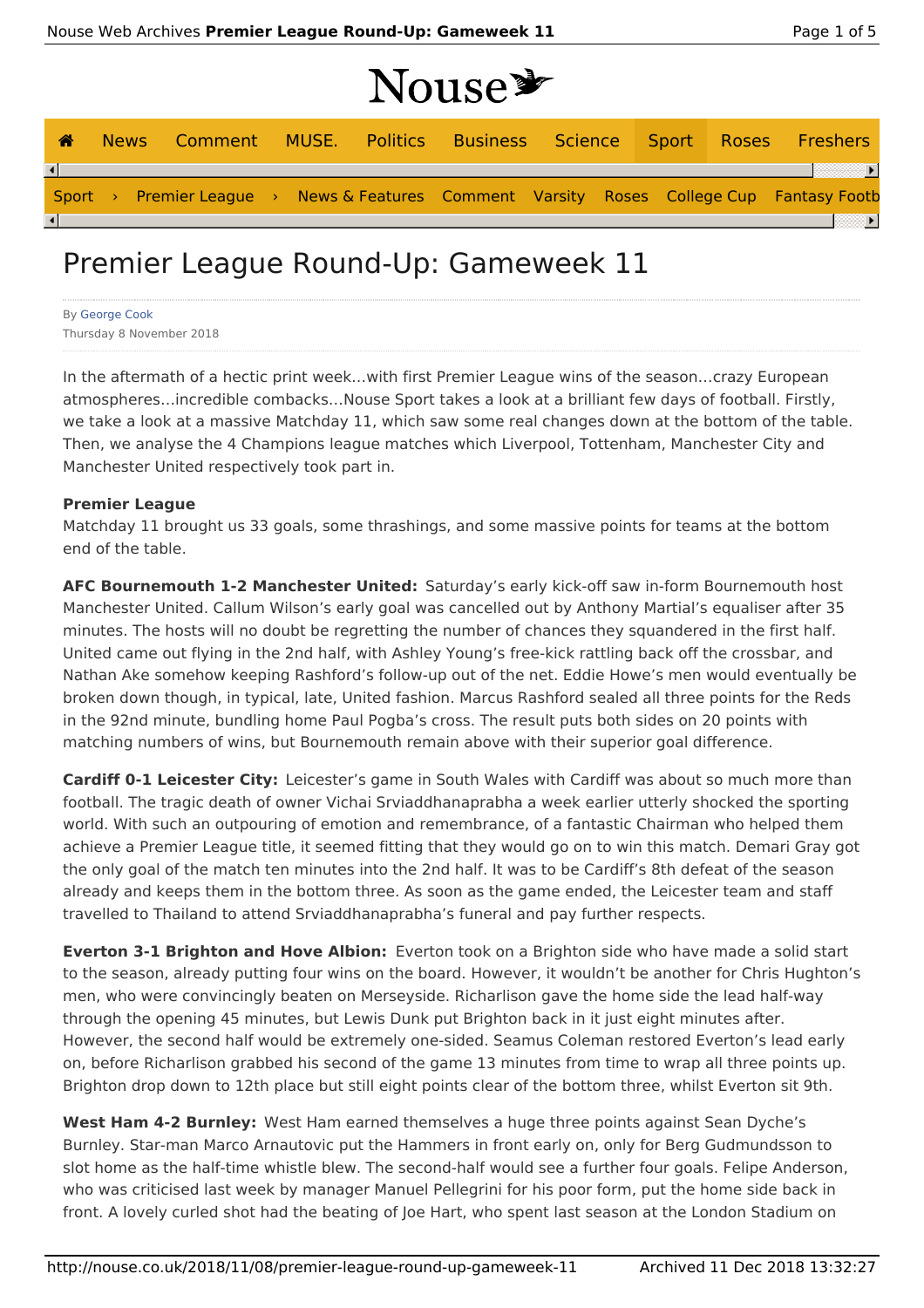### Nouse Web Archives **Premier League Round-Up: Gameweek 11** Page 2 of 5

loan. Burnley certainly didn't give up though, and Chris Wood got them back on level-terms once again with a bullet header. However, Felipe Anderson got his second of the game six minutes from time, before Javier Hernandez got a fourth in the dying moments. West Ham remain 13th, and Burnley remain 15th.

**Newcastle 1-0 Watford:** Rafa Benitez and Newcastle earned themselves got themselves an absolutely huge three points at home to Watford. Despite Watford having much more of the possession in the game, Newcastle preserved to get their first win of the season. Ayoze Perez put the Magpies ahead after 65 minutes, ensuring a torturous remaining 25 minutes for the home faithful. It was certainly an improvement, following their previous fixture away to Southampton in which they didn't register a single shot on target. The win puts Newcastle 17th and somehow outside the relegation zone, perhaps showing just how poor the teams at the bottom of the table are this season. This disappointing result puts Watford down to 8th, although they will still surely be delighted with this position almost a third of the way through the season.

**Arsenal 1-1 Liverpool:** Arsenal were given a chance to prove themselves against a top-side on Saturday evening, as they hosted high-flying Liverpool. Bernd Leno's clearance was not enough, bouncing off Rob Holding to gift James Milner a perfect opportunity. Unsurprisingly, the 32-year old capitalised on this and gave Liverpool the lead after an hour. Arsenal persisted to frustrate Liverpool though, and their dominance in possession would eventually pay off in the latter stages. Alexandre Lacazette earned the Gunners a point eight minutes from time, with an impressive finished and his sixth goal of the season. Liverpool remain unbeaten in the league all season, whilst Arsenal haven't lost since their visit to Stamford Bridge in mid-August. Liverpool and Arsenal both face tough European opponents next – a trip to terrifying Crvena Zvezda and a tricky home tie with Sporting CP respectively.

**Wolverhampton Wanderers 3-2 Tottenham Hotspur:** Tottenham visited Molineux on Saturday night, facing a Wolves side who have given a great account of themselves so far this year. However, they struggled to impress in this fixture, with Spurs comfortably 2-0 up at the break. Erik Lamela and Lucas Moura scored two goals in the space of three minutes to completely shock the Wolves defence. Harry Kane grabbed a third on the hour mark, ending his mini drought of five weeks without a league goal. Wolves were gifted two chances to come back into the game which they took, with Spurs seemingly wanting to make it as difficult as possible for themselves. Hugo Lloris couldn't keep out two penalties – firstly from Neves and then ten minutes later from Jimenez. Fortunately for Mauricio Pochettino's men, they held on to take all three points. Next up for them is an enormous Champions League tie with PSV Eindhoven at Wembley. Wolves drop just outside the top 10 and face a tough trip to Arsenal on Sunday.

**Chelsea 3-1 Crystal Palace:** Chelsea hoped to keep the pressure up on Manchester City and take advantage of Liverpool's draw as Crystal Palace made the short trip to Stamford Bridge. Alvaro Morata put Chelsea in front after 32 minutes, but Andros Townsend levelled Palace early in the second half. Eden Hazard returned for the home side, after missing the previous few fixtures with a back injury. He entered the field of play after 64 minutes, and after 65 minutes Chelsea were 2-1 up, when some sloppy defending from his free-kick allowed Morata to grab his 2nd of the game. Pedro ensured all three points five minutes later, as Maurizio Sarri's men maintained their unbeaten record so far this season. With other results not particularly going their way, Roy Hodgson and Crystal Palace are now only two points clear of the bottom three. They host Tottenham before a trip to Old Trafford and Manchester United, so could well begin that crucial month of December in a precarious position.

**Manchester City 6-1 Southampton:** Manchester City proved once again they have no problems at all scoring goals, destroying Southampton 6-1 on Sunday evening. Sergio Aguero, David Silva, Raheem Sterling and Leroy Sane all got their names on the scoresheet. Guardiola's men were 3-0 up after just 18 minutes. Danny Ings' penalty on the half-hour mark restored a tiny, tiny glimmer of hope for the Saints, but this was dashed when Raheem Sterling got his first of the afternoon on the stroke of half time. He bagged another after 67 minutes, before Leroy Sane's injury time goal ensured a demoralising victory for Mark Hughes and his side. City had eight shots on target to Southampton's six, perhaps an indicator that the game should have been much closer than it was. The home sides unbeaten run continues, and they remain two points clear of Chelsea at the top of the table. Southampton, on the other hand, are finding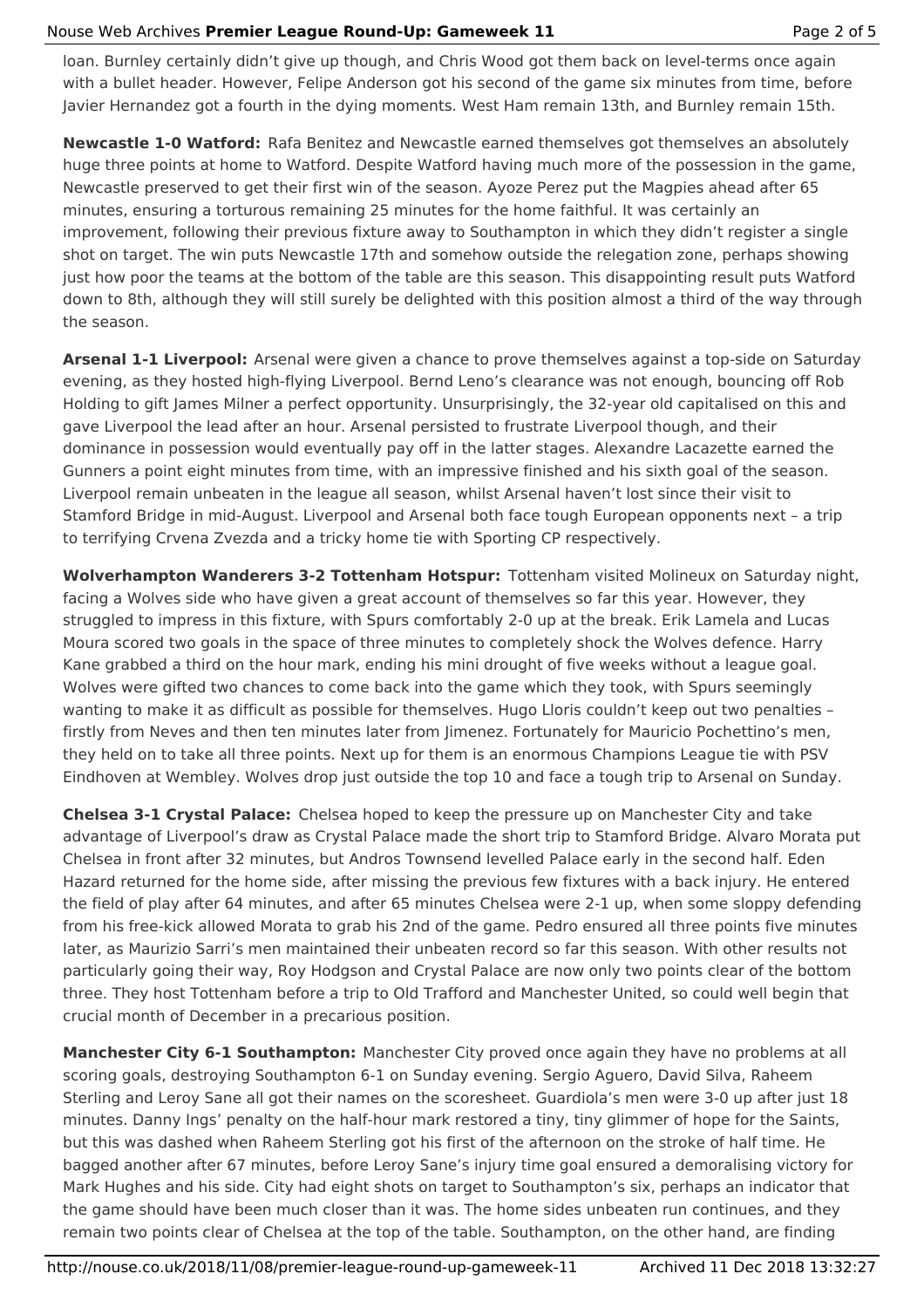themselves being dragged closer and closer to the bottom three. Watford at home and Fulham away are their next two fixtures – points are desperately needed.

**Huddersfield Town 1-0 Fulham:** Matchday 11's final clash saw Huddersfield tackle Fulham on Monday night, in a game which was 20th v 19th. Slavisa Jokanovic will surely be mystified as to how his team are in this position, given that they spent over £100m in the summer transfer window. On-loan Timothy Fosu-Mensah wouldn't help matters, as his unfortunate header ended up in his own net. It was the first time Terriers fans have witnessed a home goal since the 14th April. Fulham had several chances to equalise in the second half. Andre Schurrle had a goal ruled out as a consequence of Mitrovic being offside, and the German selfishly blew an equally as good opportunity later on. Huddersfield have now leapfrogged Fulham and Cardiff, and although they sit 18th, they're level on points with Newcastle in 17th. Fulham, meanwhile, are now bottom of the table, in what is their worst ever start to a Premier League season. It doesn't seem to get any easier for Slavisa Jokanovic either, with a visit to Anfield up next. Huddersfield have another home fixture against West Ham, where they could go as high as 15th.

# **Champions League**

**Crvena Zvezda 2-0 Liverpool:** Liverpool faced a terrifying trip to Crvena Zvezda, or Red Star Belgrade as they're more commonly known. Even though they comfortably dispatched the Serbian Champions in their last matchday, Jurgen Klopp perhaps should have recognised that the away trip would be completely different. Zvezda are known for having one of the most terrifying atmospheres in the world, and it clearly got to Liverpool. The noise, beginning hours before kick-off, continued throughout the 90 minutes. Milan Pavkov bagged two first-half goals to really rattle the Reds, who offered little in the second half. Jurgen Klopp's side sit 2nd in the group, which would put them through to the last 16. However, their two remaining games are a home tie next with Napoli, before rounding off the group stages in Paris. A win against Napoli should guarantee their progression, as they try to go somewhere close to their fantastic performance in the competition last season.

**Tottenham Hotspur 2-1 PSV Eindhoven:** Wembley hosted an enormous clash on Tuesday night, with Tottenham hosting PSV Eindhoven. With both sides on just one point, it seemed like this would be a game to decide who would finish third and gain a place in the Round of 32 for the Europa League. Spurs couldn't have had got off to a worse start, as PSV took the lead after just 62 seconds. But they dominated the rest of the game, having 75% of possession and an incredible 30 shots. Their patience would eventually pay off, as Harry Kane got them level, before netting a winner in the 89th minute. Despite conceding early on, Paulo Gazzaniga had a solid performance as replacement for first choice pick Hugo Lloris. Spurs now sit 3rd on 4 points, 3 points behind Inter Milan, and with a belief that they could pull of a fantastic recovery to qualify.

**Manchester City 6-0 Shakhtar Donetsk:** Manchester City came into their home tie with Shakhtar Donetsk knowing that a win and other results going their way would see them through to the Round of 16. Although the other results didn't work to their favour, Guardiola's men arguably have one foot in the next round. They easily dispatched the Ukrainian side, scoring six. David Silva, Gabriel Jesus, Raheem Sterling and Riyadh Mahrez all got their names on the scoresheet, although Sterling is the main talking point. His dive (which he subsequently apologised to the referee for) gifted City a penalty. And yet, despite this apology from him, and the referee himself not picking it up, it is Sterling who is at the forefront of criticism. The media's campaign against him seemingly continues.

**Juventus 1-2 Manchester United:** Jose Mourinho's Manchester United were in Turin to take on tabletoppers Juventus, who are one of only a few teams to be unbeaten at home in Europe this season. However, to almost everyone's surprise, this run would come to an end. United just about held Juventus off in the first half, but Cristiano Ronaldo would of course play some part, giving the Italians the lead with a stunning strike that De Gea got nowhere near. With the tie seemingly wrapped up, Juan Mata fired in a beautiful free-kick with four minutes to go to put the Reds level. Just three minutes later, Ashley Young's cross wasn't dealt with, and Sandro bundled the ball in, gifting United all three points. This was a massive result for them, and gives them an excellent chance of progression to the Round of 16.